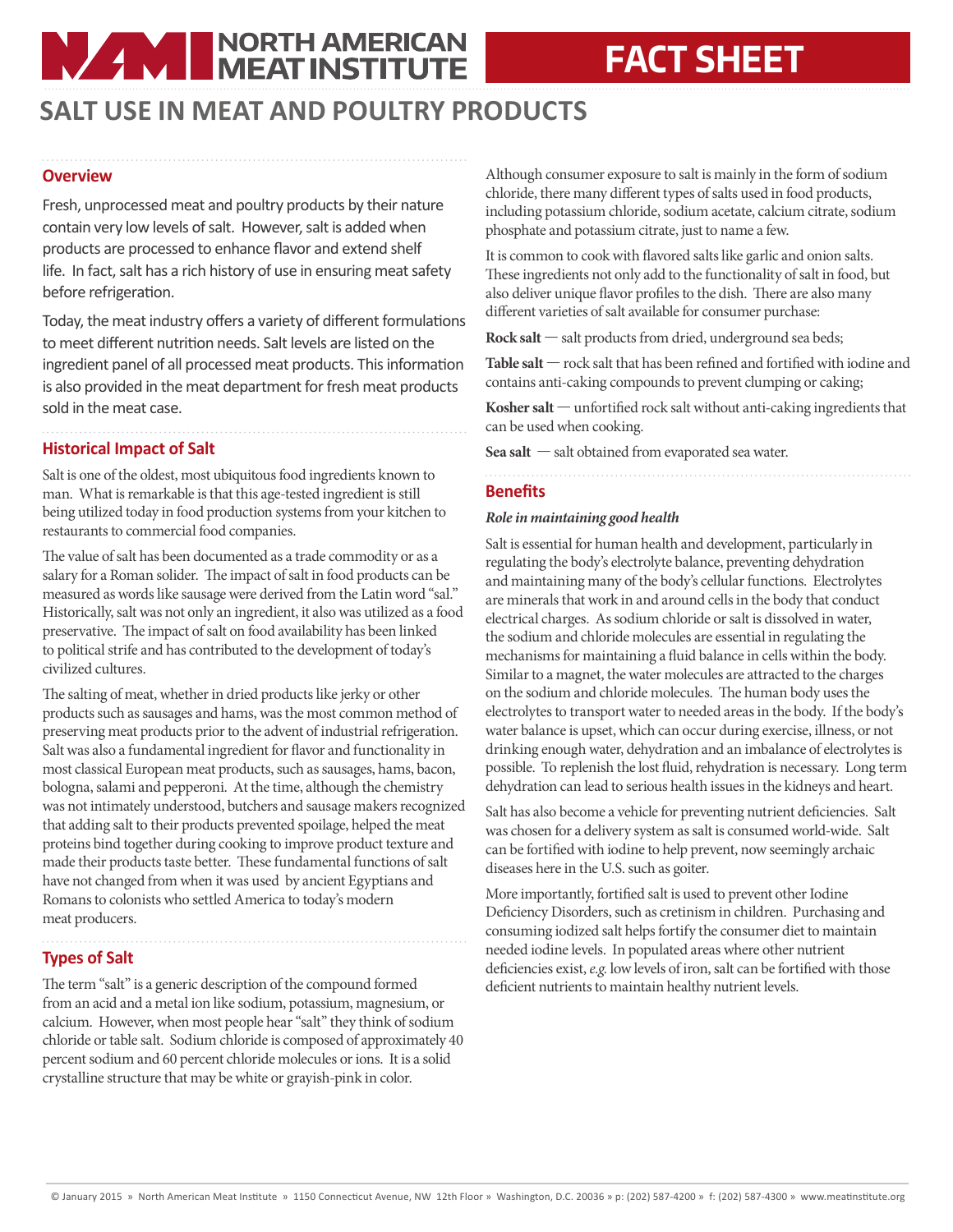#### *Functionality in meat products*

The role of salt in meat products has essentially remained the same for thousands of years. Salt is added to foods to assist in reducing and preventing microbial growth, aid in extracting salt-soluble meat proteins for emulsion stability, increase the ability of the meat to bind during cooking, increase the water-holding capacity of meat products and enhance basic meat taste and flavor.

#### *Impact on flavor*

The functionality of salt in food products is diverse, but the most common to consumers is the role salt has on flavor. Along with sweet, sour, bitter, astringency, and umami (savory/meaty), salt is one of the tastes detected in food through the tongue. The addition of salt to food can also enhance or mask certain flavors or tastes. For instance, the addition of salt can reduce the bitterness of a drink or food, whereas a dash of salt can enhance the sweetness of a food.

#### *Food Safety*

Salt plays an important role in ensuring meat products are safe. In some meat products, salt is added to help lower the water activity within the meat product. Water activity is a measure of the amount of water that is available for microbial growth and other chemical reactions. Water activity is reported on a scale from 0.0 to 1.0 with 1.0 being a soft moist food product and 0.0 being hard and crisp. Typically, most fresh meats have a water activity of 0.985 with beef jerky having a water activity of less than 0.85.

Like other living organisms, the microbes that can cause foodborne illness need water to survive. Meat processors can use salt as an ingredient with other food safety interventions to control the water available and thus prevent microbial growth. For example, one technique utilizes salt with other functional ingredients to cure meats like ham, bacon and hot dogs. Curing serves a vital public health function as it blocks the growth of botulism-causing bacteria and prevents spoilage. Curing meats also gives their characteristic pink color and flavor.

#### *Role as a functional ingredient*

In most of today's meat and processed meat products the concentration of salt is too low to preserve the product without other food safety interventions, but the impact of salt is fundamental to the production of meat products. In whole muscle products like chops, roasts, or hams, salt is used to decrease the loss of moisture during cooking and storage.

In a processed meat product, salt helps to bind the meat proteins together and acts as a binding agent between meat and fat emulsions. In sausages, hot dogs, and deli meats, using salt stabilizes the meat structure during cooking so that the final product sold to the consumer has a uniform texture and does not crumble or fall apart during storage.

#### *Other uses in the kitchen*

Salt is also a tool in the kitchen. It can be used to raise the boiling temperature when cooking pasta, potatoes, *etc.* and salt crusting has now become a common technique used in cooking roasts.

Salt crusting involves covering a meat roast in a salt paste then roasting it in a dry heat oven. The salt crust creates a sealed environment that uses the natural meat juices to steam cook the roast. This is an ideal way to utilize meat cuts that are typically tougher and more economical to purchase, but still produce a tender and flavorful center-of-the-plate entree. Salt crusting is a great alternative method of preparing a meat roast.

In a processed meat product, salt helps to bind the meat proteins together and acts as a binding agent between meat and fat emulsions. In sausages, hot dogs, and deli meats, using salt stabilizes the meat structure during cooking so that the final product sold to the consumer has a uniform texture and does not crumble or fall apart during storage.

#### **Regulatory Status**

The basis for modern food law was the Federal Food, Drug, and Cosmetic Act of 1938 and as food law and technology advanced the Food Additives Amendment of 1958 was enacted requiring approval of ingredients prior to the addition into food. Ingredients such as salt were exempted from this process because the Food and Drug Administration (FDA) and the United States Department of Agriculture (USDA) already had deemed salt safe prior to 1958. Salt is considered a "generally recognized as safe" (GRAS) food ingredient, which means based on the extensive historical use in food and published scientific evidence, such ingredients are generally recognized as safe by experts for use in foods. Salt, along with sugar, spices, vitamins, and hundreds of other food ingredients are considered GRAS and can be used in food products. At anytime should FDA or USDA believe a GRAS ingredient is unsafe they can review scientific evidence and decide whether the ingredient's GRAS status should be changed or if further studies are needed to determine its safety.

#### **Nutrition Issues**

Although salt is a necessary nutrient for health and keeps normal fluids in balance, doctors often recommend low-sodium diets for people diagnosed with hypertension. This recommendation is made to prevent excess fluid build-up that can cause heart problems. *The Dietary Guidelines* recommend no more than 1,500 mg of sodium per day for those on salt restricted diets. The guidelines recommend no more than 2,300 mg for the general population. For reference, 2300 mg is roughly equal to one teaspoon of salt.

- A product is considered "reduced sodium" if the formulation features a 75 percent reduction of sodium from the original formulation.
- A product is low sodium if it contains 140 mg or less per serving.
- A food is considered very low sodium if it contains less than 35 mg per serving.
- A food is considered no sodium if it contains less than five mg per serving.